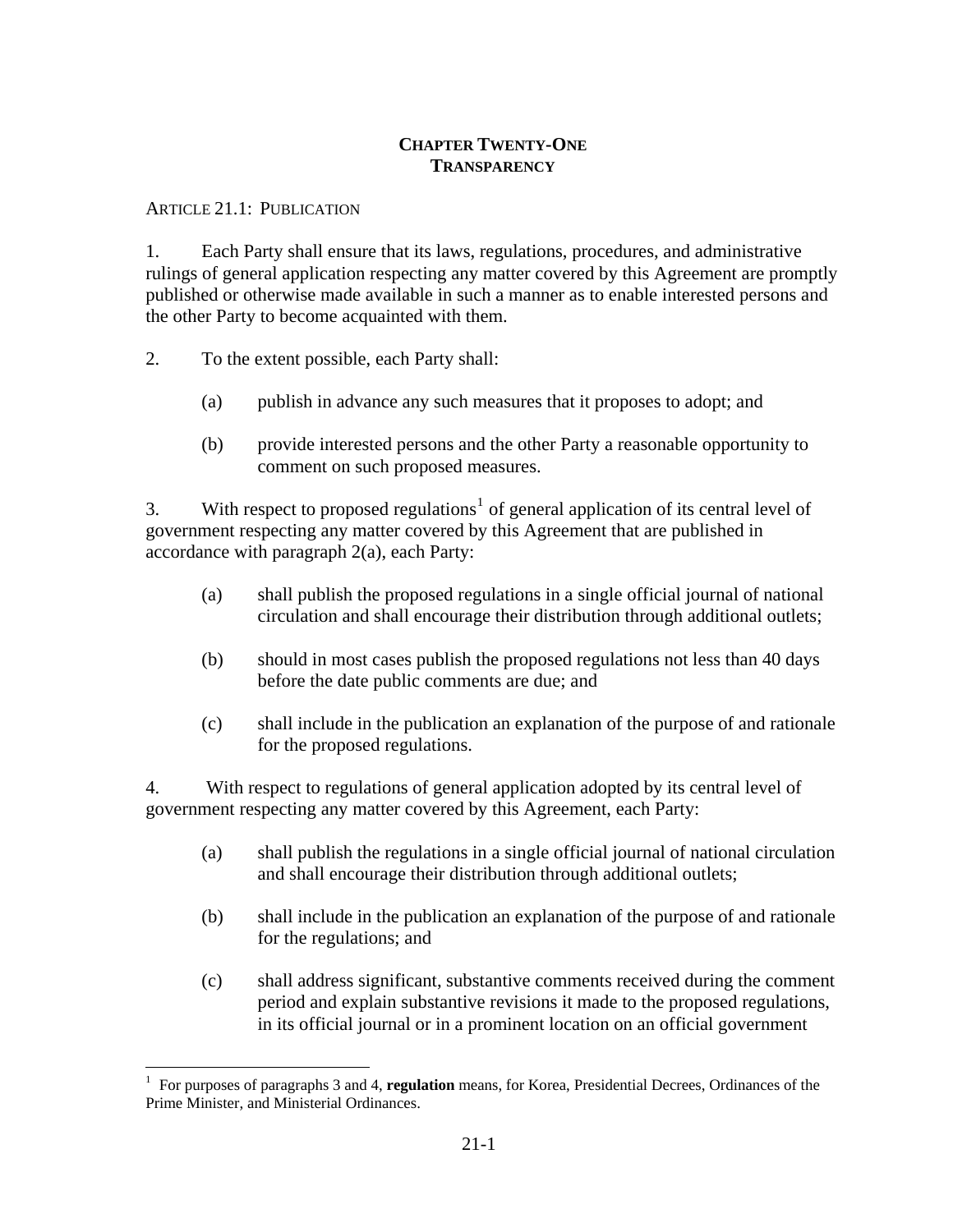Internet site.

## ARTICLE 21.2: PROVISION OF INFORMATION

On request of the other Party, a Party shall promptly provide information and respond to questions pertaining to any actual or proposed measure that the requesting Party considers might affect the operation of this Agreement, regardless of whether the requesting Party has been previously notified of that measure.

## ARTICLE 21.3: ADMINISTRATIVE PROCEEDINGS

With a view to administering in a consistent, impartial, and reasonable manner all measures of general application respecting any matter covered by this Agreement, each Party shall ensure, in its administrative proceedings applying measures referred to in Article 21.1 to particular persons, goods, or services of the other Party in specific cases, that:

- (a) wherever possible, persons of the other Party that are directly affected by a proceeding are provided reasonable notice, in accordance with the Party's procedures, when a proceeding is initiated, including a description of the nature of the proceeding, a statement of the legal authority under which the proceeding is initiated, and a general description of any issues in controversy;
- (b) such persons are afforded a reasonable opportunity to present facts and arguments in support of their positions prior to any final administrative action, when time, the nature of the proceeding, and the public interest permit; and
- (c) its procedures are in accordance with its law.

ARTICLE 21.4: REVIEW AND APPEAL

1. Each Party shall establish or maintain judicial, quasi-judicial, or administrative tribunals or procedures for the purpose of the prompt review and, where warranted, correction of final administrative actions regarding matters covered by this Agreement. Such tribunals shall be impartial and independent of the office or authority entrusted with administrative enforcement and shall not have any substantial interest in the outcome of the matter.

2. Each Party shall ensure that, in any such tribunals or procedures, the parties to the proceeding are provided with the right to:

- (a) a reasonable opportunity to support or defend their respective positions; and
- (b) a decision based on the evidence and submissions of record or, where required by the Party's law, the record compiled by the administrative authority.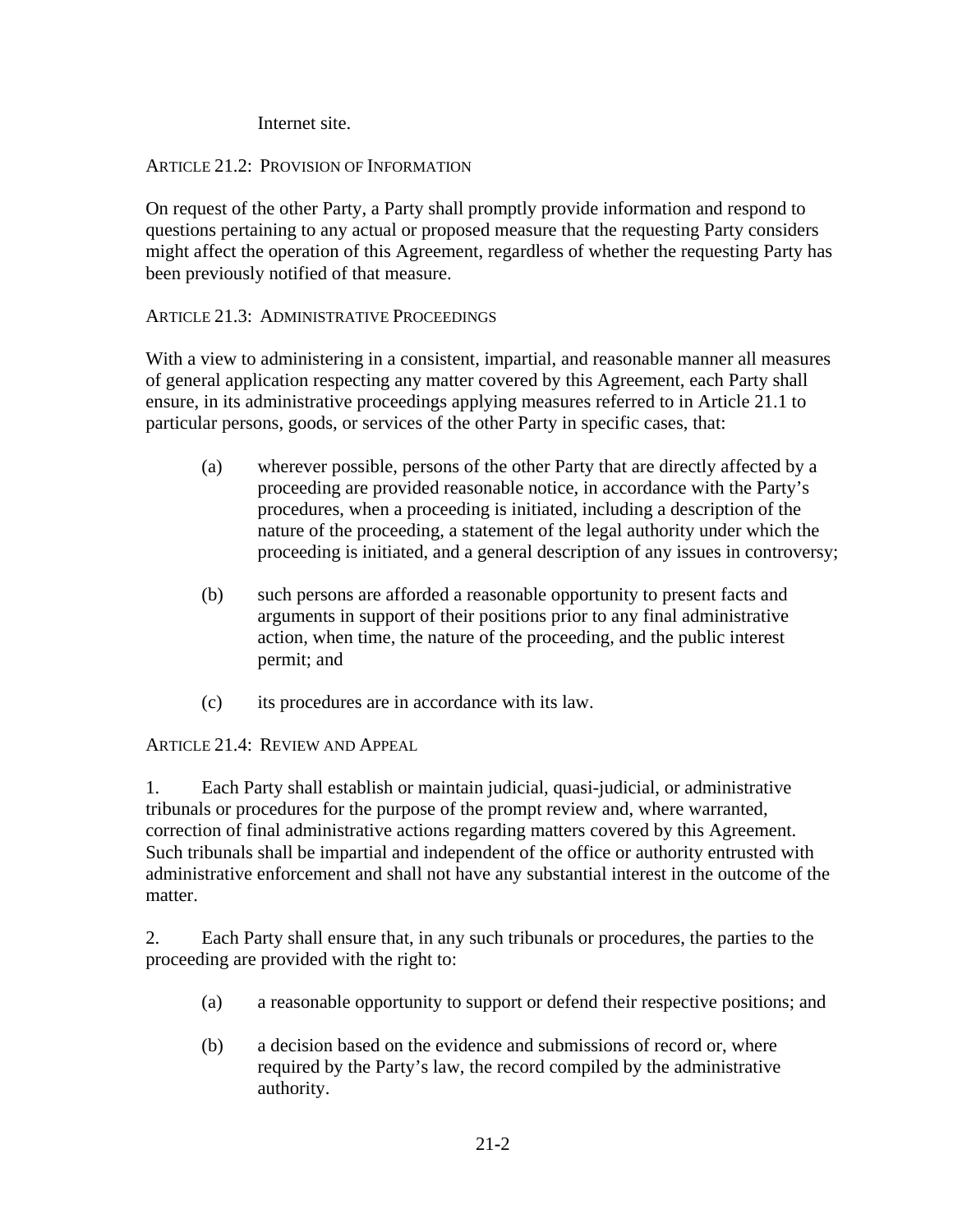3. Each Party shall ensure, subject to appeal or further review as provided in its law, that such decision shall be implemented by, and shall govern the practice of, the office or authority with respect to the administrative action at issue.

ARTICLE 21.5: POLICY ON PRIVATE PURCHASES

Recognizing the benefits of liberalized and expanded bilateral trade and investment, each Party affirms that it is not its policy to discourage private persons in its territory from purchasing or using goods or services of the other Party through formal or informal means of influence or persuasion.

## ARTICLE 21.6: ANTI-CORRUPTION

1. The Parties reaffirm their resolve to eliminate bribery and corruption in international trade and investment.

2. Each Party shall adopt or maintain the necessary legislative or other measures to establish that it is a criminal offense under its law, in matters affecting international trade or investment, for:

- (a) a public official of the Party or a person who performs public functions for the Party intentionally to solicit or accept, directly or indirectly, any article of monetary value or other benefit, such as a favor, promise, or advantage, for himself or for another person, in exchange for any act or omission in the performance of his public functions;
- (b) any person subject to the jurisdiction of the Party intentionally to offer or grant, directly or indirectly, to a public official of the Party or a person who performs public functions for the Party any article of monetary value or other benefit, such as a favor, promise, or advantage, for himself or for another person, in exchange for any act or omission in the performance of his public functions;
- (c) any person subject to the jurisdiction of the Party intentionally to offer, promise, or give any undue pecuniary or other advantage, directly or indirectly, to a foreign official, for that official or for another person, in order that the official act or refrain from acting in relation to the performance of official duties, in order to obtain or retain business or other improper advantage in the conduct of international business; and
- (d) any person subject to the jurisdiction of the Party to aid or abet, or to conspire in, the commission of any of the offenses described in subparagraphs (a) through (c).
- 3. Each Party shall adopt or maintain appropriate penalties and procedures to enforce